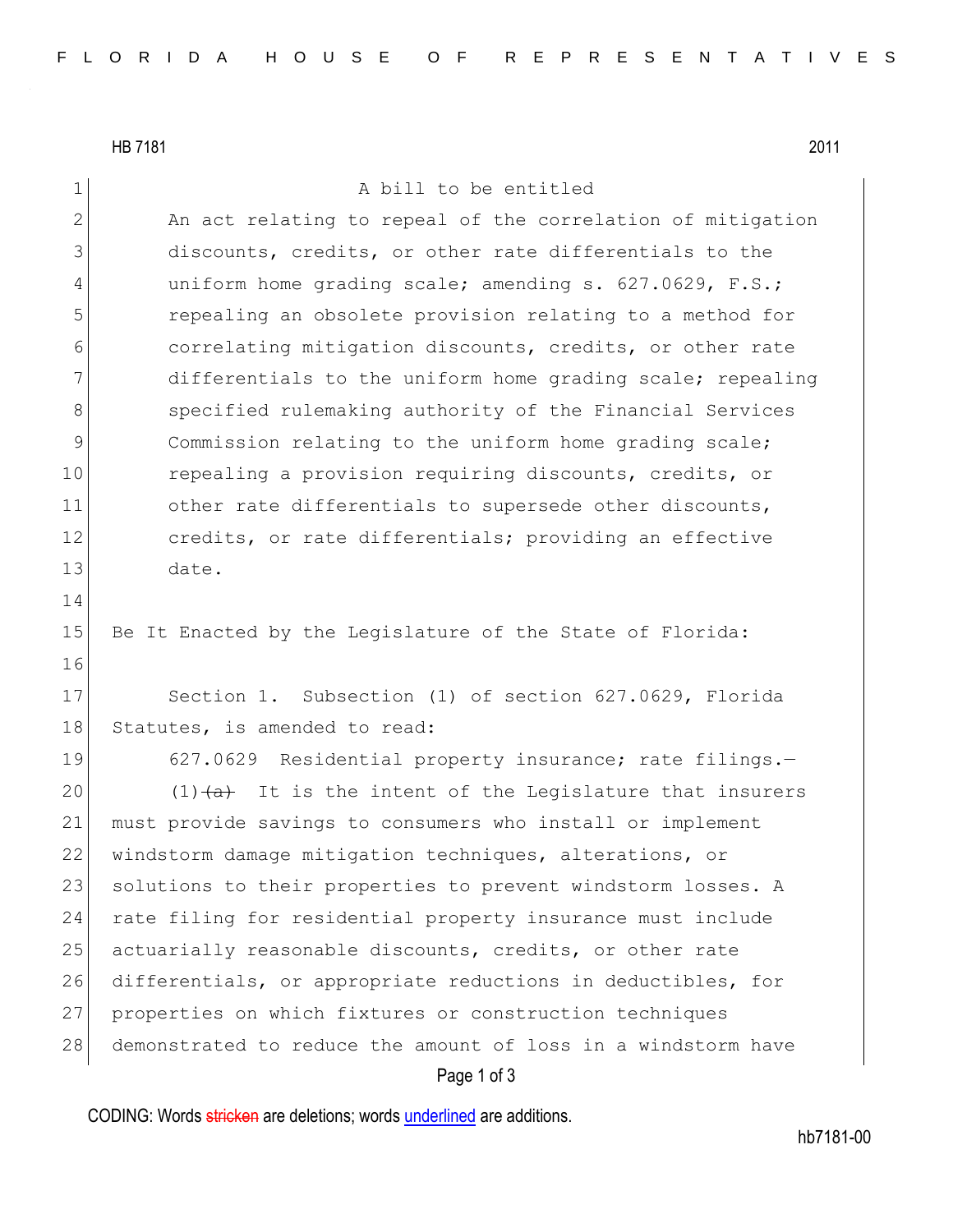HB 7181 2011

 been installed or implemented. The fixtures or construction techniques shall include, but not be limited to, fixtures or construction techniques which enhance roof strength, roof covering performance, roof-to-wall strength, wall-to-floor-to-33 foundation strength, opening protection, and window, door, and skylight strength. Credits, discounts, or other rate differentials, or appropriate reductions in deductibles, for fixtures and construction techniques which meet the minimum requirements of the Florida Building Code must be included in the rate filing. All insurance companies must make a rate filing which includes the credits, discounts, or other rate differentials or reductions in deductibles by February 28, 2003. 41 By July 1, 2007, the office shall reevaluate the discounts, 42 credits, other rate differentials, and appropriate reductions in deductibles for fixtures and construction techniques that meet 44 the minimum requirements of the Florida Building Code, based upon actual experience or any other loss relativity studies available to the office. The office shall determine the discounts, credits, other rate differentials, and appropriate reductions in deductibles that reflect the full actuarial value of such revaluation, which may be used by insurers in rate 50 filings.

Page 2 of 3 51 (b) By February 1, 2011, the Office of Insurance 52 Regulation, in consultation with the Department of Financial 53 Services and the Department of Community Affairs, shall develop 54 and make publicly available a proposed method for insurers to 55 establish discounts, credits, or other rate differentials for 56 hurricane mitigation measures which directly correlate to the

CODING: Words stricken are deletions; words underlined are additions.